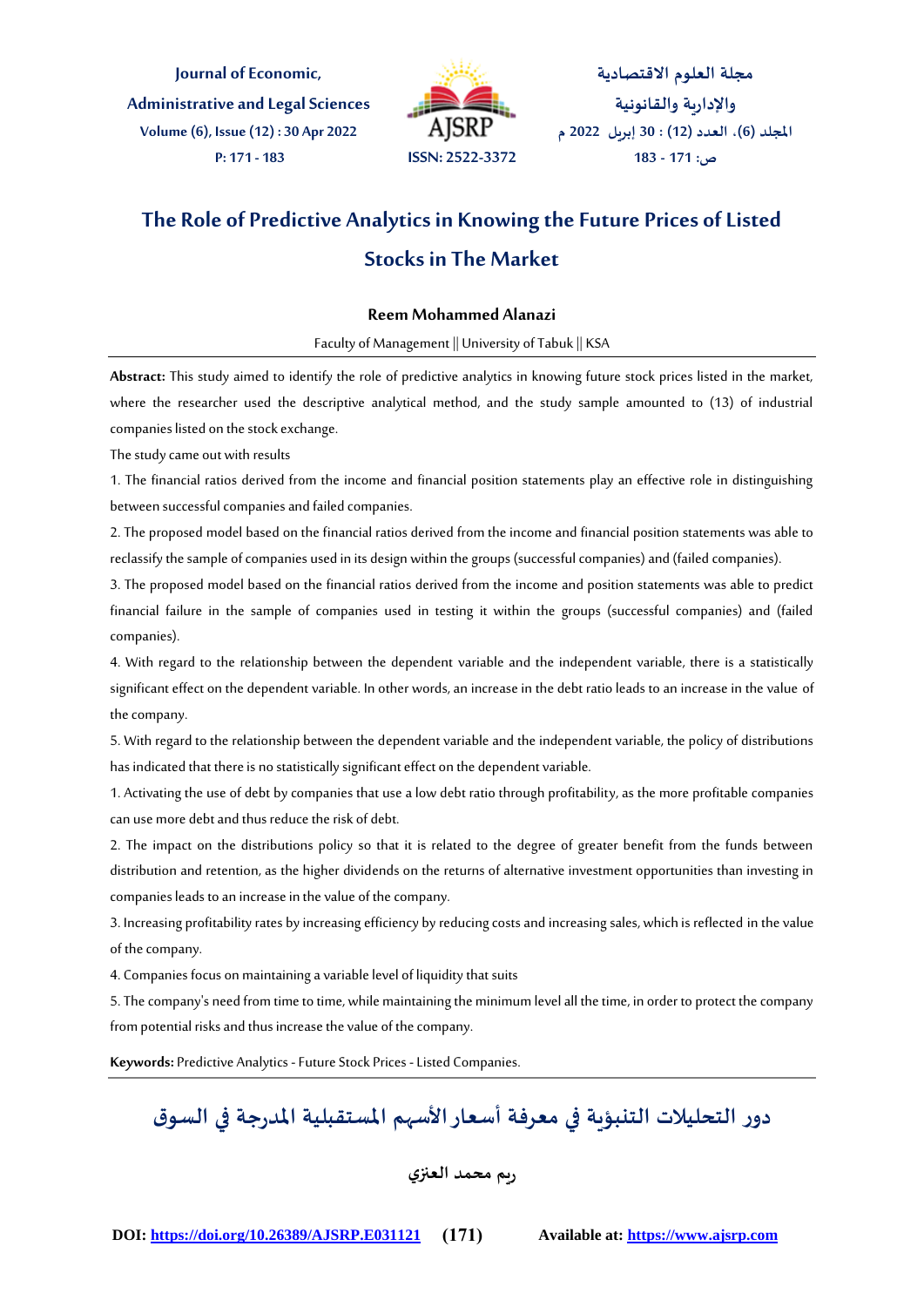كلية الإدارة || جامعة تبوك || المملكة العربية السعودية

| المستخلص: هدفت الدراسة للتعرف على دور التحليلات التنبؤية في معرفة أسعار الأسهم المستقبلية المدرجة في السوق، حيث استخدم           |
|----------------------------------------------------------------------------------------------------------------------------------|
| الباحث المنهج الوصفي، وبلغت عينة الدراسة (13) شركة صناعية مدرجة في البورصة. وتوصلت الدراسة إلى العديد من النتائج أبرزها:         |
| 1. تلعب النسب المالية المستمدة من قوائم الدخل والمركز المالي دوراً فعالاً في التمييز بين الشركات الناجحة والشركات الفاشلة.       |
| 2.استطاع النموذج المقترح القائم على النسب المالية المستمدة من بيانات الدخل والمركز المالي من إعادة تصنيف عينة الشركات            |
| المستخدمة في تصميمه ضمن المجموعات (الشركات الناجحة) و (الشركات الفاشلة).                                                         |
| 3.استطاع النموذج المقترح القائم على النسب المالية المستمدة من بيانات الدخل والمركز التنبؤ بالفشل المالي في عينة الشركات          |
| المستخدمة في اختباره ضمن المجموعات (الشركات الناجحة) و (الشركات الفاشلة).                                                        |
| 4.يوجد تأثير ذو دلالة إحصائية على المتغير التابع. بمعنى آخر ، تؤدي الزبادة في نسبة الدين إلى زبادة قيمة الشركة.                  |
| 5.فيما يتعلق بالعلاقة بين المتغير التابع والمتغير المستقل، أشارت سياسة التوزيعات إلى عدم وجود تأثير ذي دلالة إحصائية على المتغير |
| التابع .                                                                                                                         |
| وتوصي الدراسة بما يلي:                                                                                                           |
| 1. تفعيل استخدام الدين لدى الشركات التي تستخدم نسبة دين منخفضة وذلك من خلال الربحية حيث إن الشركات الأكثر ربحية                  |
| نستطيع استخدام أكثر للدين ومن ثم تقليل مخاطر الدين.                                                                              |
| 2. التأثير على سياسة التوزيعات بحيث ترتبط بدرجة الاستفادة الأكبر من الأموال بين التوزيع والاحتجاز حيث إن ارتفاع التوزيعات عن     |
| عوائد الفرص الاستثمارية البديلة عن الاستثمار في الشركات يؤدي إلى زيادة قيمة الشركة.                                              |
| 3. زيادة معدلات الربحية وذلك من خلال زيادة الكفاءة بتخفيض التكاليف وزيادة المبيعات التي تنعكس على قيمة الشركة.                   |
| 4. تركيز الشركات على الحفاظ على مستوى متغير من السيولة والذي يلائم                                                               |
| 5. حاجة الشركة من فترة لأخرى مع الاحتفاظ بالحد الأدنى طوال الوقت حتى تقي الشركة من المخاطر المحتملة وبالتالي تزبد من قيمة        |
| الشركة.                                                                                                                          |
|                                                                                                                                  |

**الكلمات املفتاحية:** التحليالت التنبؤية- أسعار األسهم املستقبلية- الشركات املدرجة في السوق.

## **Introduction.**

The development that the banking industry has known in various fields, especially through the use of advanced automated media, has led to an increase and diversification of the services it provides. A dynamic environment and controlling all these variables are difficult, if not impossible.

The emergence of the financial crises that the global financial markets were exposed to and the financial and accounting failures of (Enron) energy company in 2001 and wordcom company) in 2002 in the United States of America had a great impact on the great interest in predictive analytics, especially in light of fluctuation in global stock prices from all sides In the presence of a continuously renewable and unstable environment characterized by rapid development and the presence of changes, economic institutions have become one of the most vulnerable to failure and bankruptcy, and for the purpose of protecting them from bankruptcy and future failure, interest has emerged in formulating future predictive analyzes based on financial accounting ratios in building models to predict the failure of these institutions.

The main feature that governs the activity of banks is how to predict risks, not avoid them, and here comes the role of predictive analytics in knowing, measuring and disclosing future stock prices in a way that enables users of financial statements to judge the extent of the bank's ability to predict and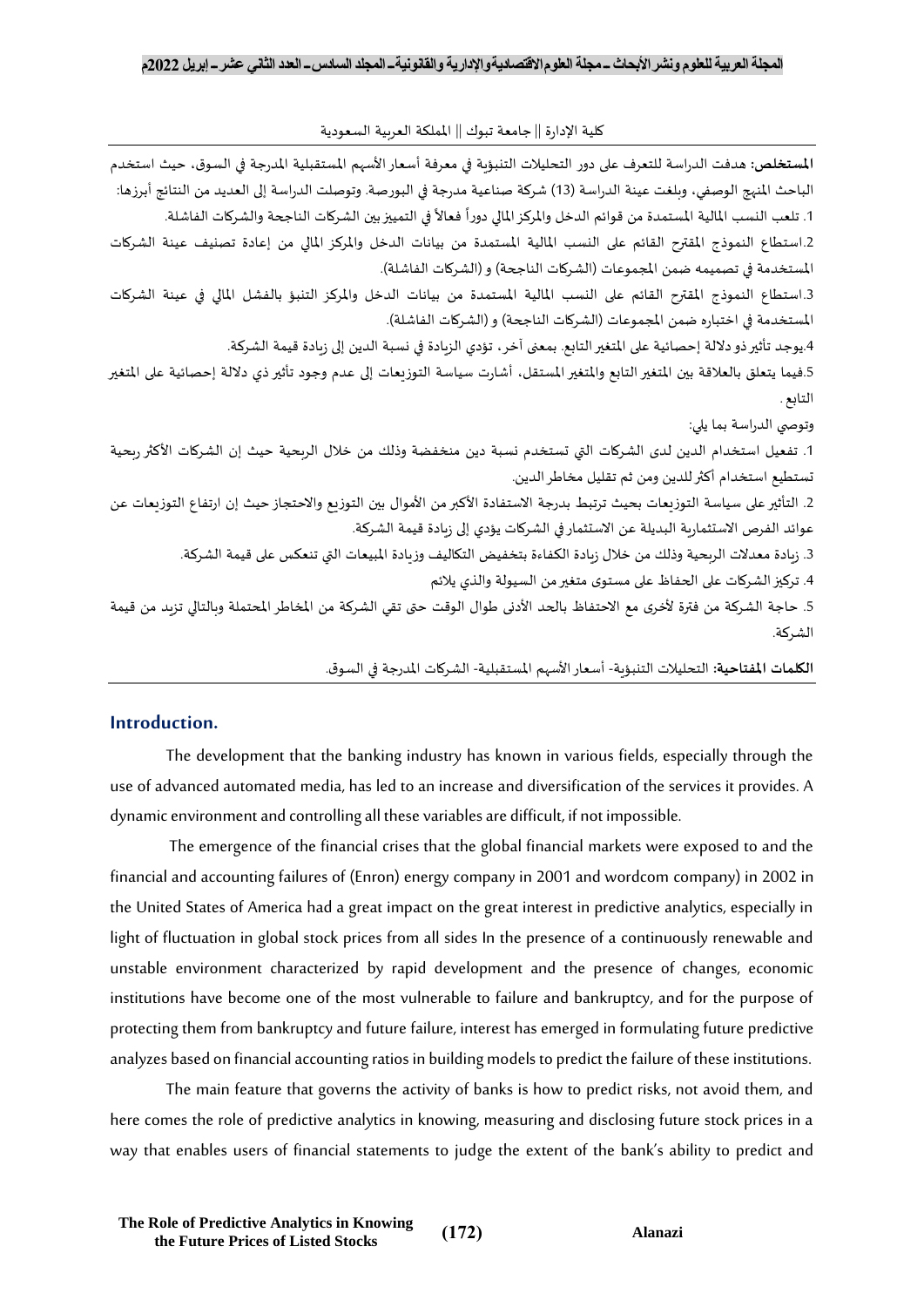# **المجلة العربية للعلوم ونشراألبحاث ــ مجلة العلوماالقتصاديةواإلدارية والقانونيةــ المجلد السادســ العدد الثاني عشرــ إبريل 2022م**

control risks, and then enable these users to Making investment decisions and other decisions related to their dealings with the bank, so this study came to confirm what previous studies in this field had said.

# **Problem of the study:**

The problem of the study lies in clarifying the ability of the public shareholding companies listed in the Palestine Financial Market to predict knowing the future prices of the shares listed in the market.

The problem of the study is manifested in arriving at the following main question: What is the role of predictive analytics in knowing the future prices of listed stocks in the market? The following sub-questions emerge from the main question:

- 1- How does predictive analytics contribute to knowing the future prices of listed stocks in the market?
- 2- What are the components of the process of forecasting the future prices of shares listed in the market?
- 3- What are the determinants of predictive analytics in determining the future prices of listed shares in the market?
- 4- What are the most important predictive analytical models used to predict the future prices of listed shares in the market?

# **Objectives of the study.**

The study aims to:

- 1- Highlighting the role of predictive analytics in knowing the future prices of shares listed in the market.
- 2- Identify the elements of the process of forecasting the future prices of shares listed in the market.
- 3- Revealing the determinants of predictive analyzes in the field of determining the prices of future shares listed in the market.
- 4- Clarify the most important predictive analytical models used to predict the future prices of shares listed in the market.

## **The importance of studying.**

The importance of the study stems from the fact that it contributes to evaluating a future vision about the prices of shares listed in the market, as well as reducing the risks of bankruptcy and financial default for institutions, and directing them in the future, in addition to the role it plays in facilitating ways to make decisions and predictions related to the ability to continue in the business arena, and thus Reducing the breadth of loss-making institutions.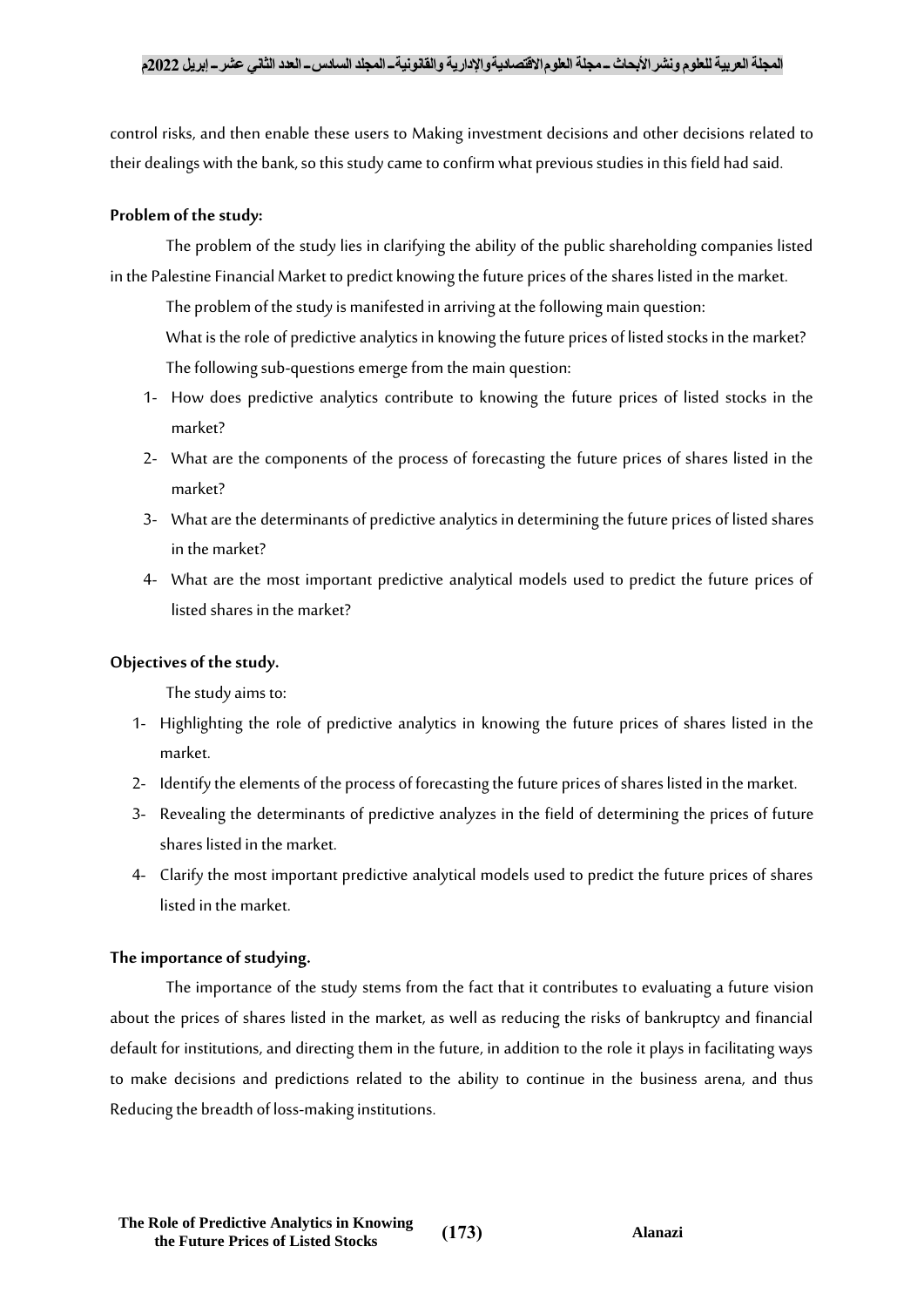# **Hypotheses Study:**

- 1- There is a role for predictive analytics in knowing the future prices of listed stocks in the market.
- 2- There is a role for the components of the process of forecasting the future prices of shares listed in the market.
- 3- There is a relationship between predictive analytics and determining the future prices of listed shares in the market.

# **Approach Study:**

The study used the descriptive approach and the analytical approach, which depend on analyzing and adapting data to serve the study, and the study used modern Arab and foreign sources and references, as well as published and unpublished reports, and modern Internet websites.

## **community study:**

The study population consists of all 49 companies listed in the Palestine Financial Market.

# **Sample of the study:**

For the purposes of conducting the study, a sample of industrial companies listed in the Palestine Financial Market between 2010-2020 was selected according to a set of conditions, including:

- 1- The date of incorporation and listing prior to the study period.
- 2- Trading of its shares in the financial market during the study period.
- 3- She did not have a merger or split during the study period.
- 4- Have financial data available throughout the study period.

For the purposes of conducting this study, a sample of 13 industrial companies was selected, representing 26.5% of the total companies listed in the Palestine Financial Market. Its consolidated financial data (Panel Data), which contains sectorial data and time series, was used.

## **Previous studies:**

1- **Dongsae Cho (1988) study**; This study aimed to test the possibility of the impact of the company's risk management decisions on the company's value using the Gordon infinite growth model, assuming that the expected returns and expected losses grow at a constant rate and that the cash flows from the various risk management tools are measured assuming that the insurance premium is fair, and that The loss function is controlled and the cost of capital is evaluated after taking into account the fluctuations of cash flows, and it was found that the value of the company is determined by an appropriate discounting of cash flows in relation to the cost of capital in addition to the growth rate.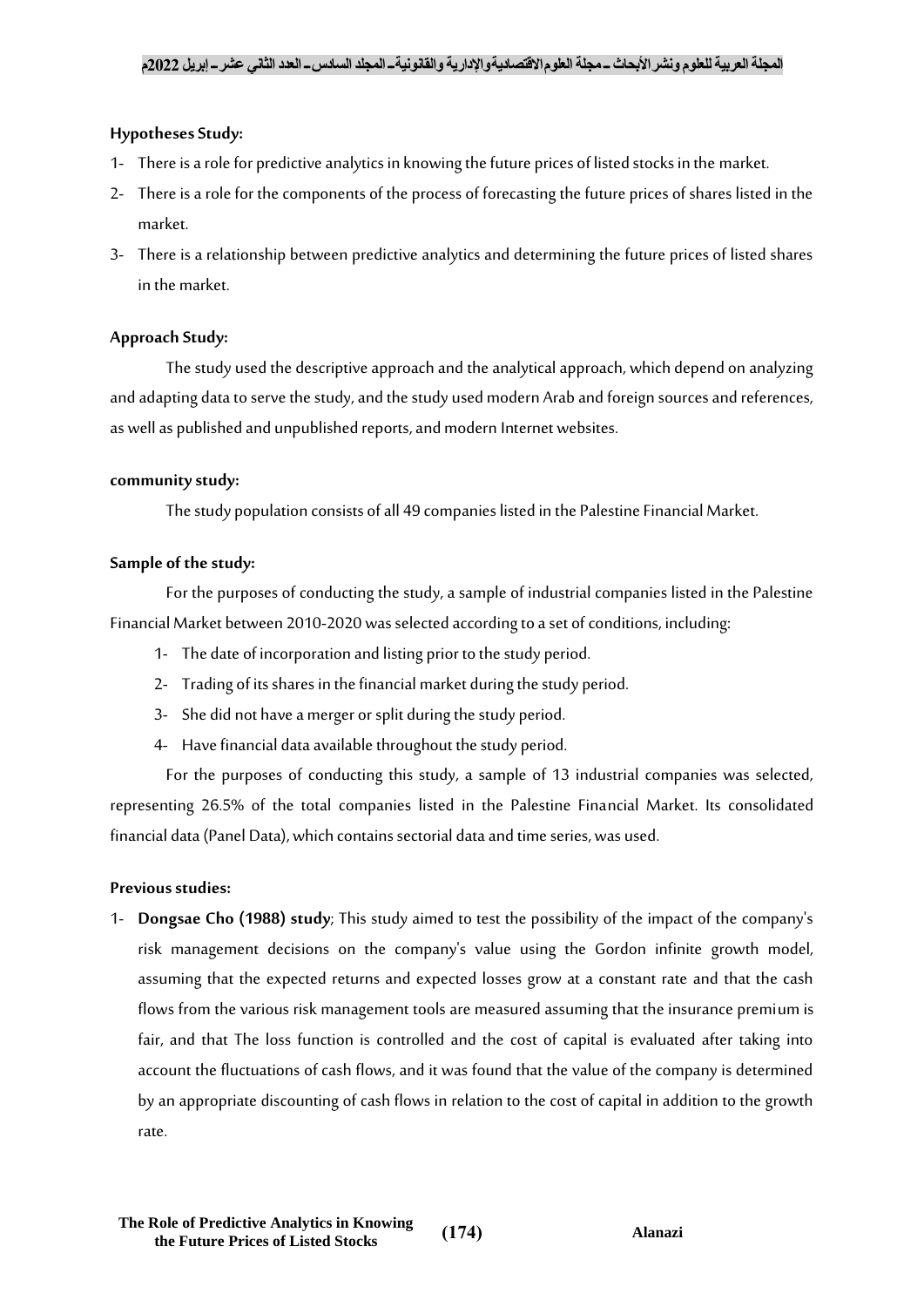- 2- **(FAMA 1998) study;** The FAMA study entitled "Taxes, Financing Decisions and Company Value", which aimed to test the impact of taxes, distributions and debts on the value of the company, and adjusting profitability, shows that using sectoral regression analysis. (Cross-sectional regressions) The study concluded that the tax has an adverse effect on the value of the company, and the effect of distributions also has an inverse relationship on the value of the company, while the effect of debts gave a direct relationship with the value of the company, and concluded that distributions and debts give information about profitability.
- 3- **(Khacharma, 2000) Study;** This study aimed to apply the Altman model to seven joint stock companies in Jordan, and these companies included strong companies, weak companies, and bankrupt companies, in order to compare with those companies, and the results showed that weak and bankrupt companies got a value less than 1.81 and strong companies got At a value greater or equal to (2.99), where the researcher concluded that the real reasons leading to bankruptcy are many, including administrative, marketing, financial, accounting, legal, economic and political.
- 4- **(Hoori, 2006) Study;** This study aimed to analyze and estimate the financial risk in the Algerian industrial enterprises by building a model for estimating the financial risk and distinguishing between successful and failed enterprises based on a sample of fifteen enterprises belonging to the mechanical industry sector, including eight successful and seven failed, during the period 2000-2002 from Through the use of the discriminatory analysis method, this model included seven financial ratios that are the closest to the Algerian institutions, and the researcher concluded that it can be applied in the field of financial risk assessment in the institutions affiliated to the mechanical industry sector.
- 5- **(Romo & Walter, 2010 )Study**. The researchers aimed in this study to find the possible means by which to rely on predicting failure by applying the Altman model to a sample of (17) Iraqi joint stock companies, from which data were obtained, and the study concluded that Altman data is accurate in predicting The failure of Iraqi joint stock companies and the possibility of using it on all industrial sector companies.
- 6- **(Naccur,2006) Study**; This study aimed to test the value creation process in the Tunis Stock Exchange using a sample that contains more than 90% of the companies listed in the market, in order to find determinants of procedures for estimating a set of data. The study concluded that the possibility of value creation in the future is positive and has a correlation Statistically significant with a political ratio of distributions and profitability factors. The results also suggested that the company's value is not affected by the type of industry or size.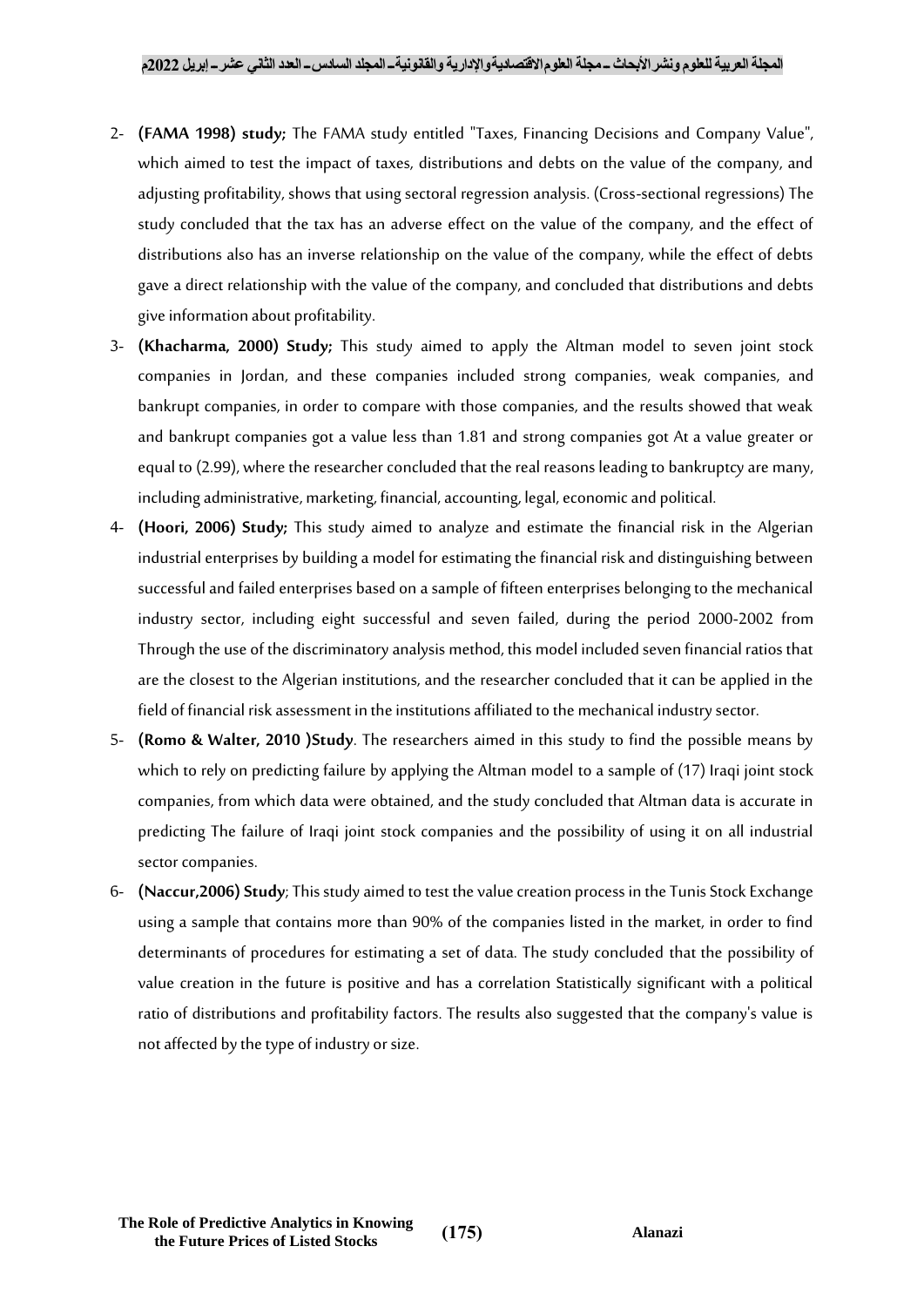# **Theoretical framework.**

The term financial forecast appeared through the inability of companies to commit to paying their dues, when they are due, so the term prediction of financial failure means that the company has begun to walk the long road that ends with an event, which is financial hardship, in practice failure can be predicted Financial failure through two different angles, the first is that the financial failure occurs for purely economic reasons and without resulting in financial hardship that affects the external parties dealing with the economic unit, as is the case when the economic unit achieves investment returns less than the opportunity cost of funding sources and from this angle Failure takes an economic appearance and is usually called the term economic failure, and on the other hand, financial failure can occur for reasons that result in financial hardship that affects the external parties dealing with the economic unit, in the presence or absence of economic failure, as is the case when the unit fails Economic failure in the face of its owed obligations, and therefore financial failure is linked to financial hardship in the face of owed obligations. This term takes two basic forms:

- 1- Technical hardship: It is represented in the situation in which the economic unit is unable to meet its due obligations even though its assets exceed its obligations.
- 2- Real hardship: It is represented in the situation in which the economic unit is unable to meet its due obligations and its assets are less than the value of its obligations.

## **The real reasons behind the occurrence of financial failure:**

Many researchers believe that the failure of companies is the result or outcome of a wide combination of factors that appear all or some of them in these companies, and these factors are represented in the presence of external factors that seek to control the administration by seeking to change exchange rates, as well as the increase in the prices of raw materials and supplies. Production and supply shortages, in addition to what is known as forced pricing of products, as well as the increase in the burdens associated with excess labor, as well as energy problems in general and their impact on operation and production.

With a state of general economic stagnation in the markets, as well as intense competition from large companies, and the government's imposition of a series of laws that affect the activity of companies, as well as the financial crises that debtors are exposed to.

It also includes internal factors related to the weak efficiency of the current management of the company, which is represented in the inefficiency of financial decisions related to financing in terms of over-reliance on debt financing, as well as the inefficiency of financial decisions related to investment in terms of the inadequacy of the asset structure, with the unplanned and unstudied expansion of the company's activity And its size, as well as the company's inefficiency in managing the working capital elements, as well as the company's inefficiency in managing its fixed investments in terms of not using it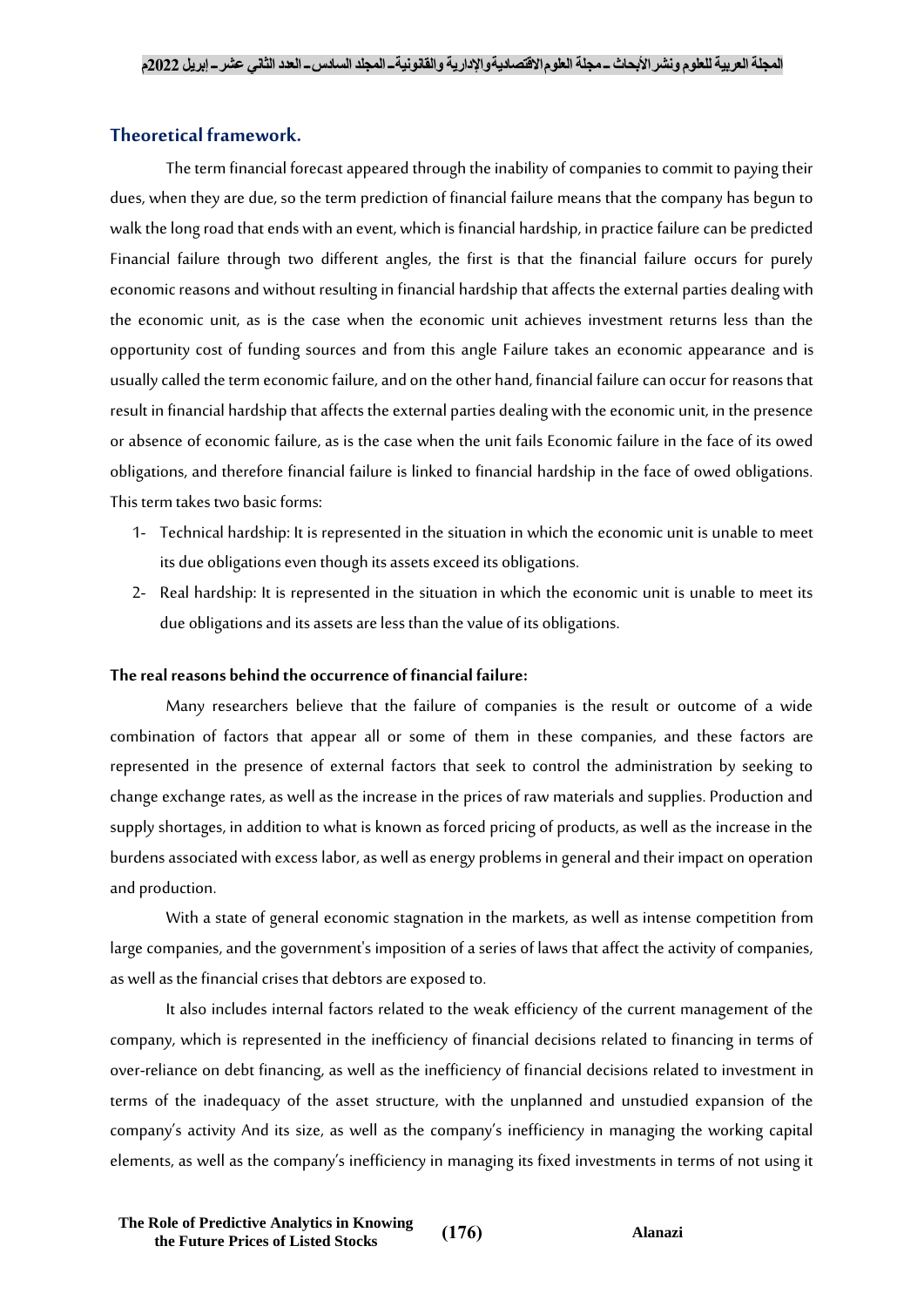## **المجلة العربية للعلوم ونشراألبحاث ــ مجلة العلوماالقتصاديةواإلدارية والقانونيةــ المجلد السادســ العدد الثاني عشرــ إبريل 2022م**

to its maximum capacity, in addition to the inefficiency of the company's financial control systems and the inadequacy of its accounting systems, and this in turn is related to the low efficiency of the existing apparatus. On the quality review of the company's products, the inefficiency of the company's marketing decisions also weakens the efficiency of the company's collection system, and it is also concerned with the integrity of the company's organizational structure and the associated administrative functions, and the inability of companies to address changes and external influences when they occur occurs as a result of the lack of a system To control inventory, which causes a weakness in the efficiency of the company's purchasing system.

## **The importance of knowing the future forecast of financial failure:**

Many locals consider forecasting future results and events as a major goal of financial analysis, which has received great attention by many researchers and financial analysts in the field of predicting financial failure, and the importance of this field is due to the benefits it achieves for all parties involved in financial analysis. Investors are interested in evaluating the soundness of their current and future investments, which requires a distinction between good investments and risky investments, and here predicting financial failure can be considered an early warning tool and can lead to decisions to dispose of risky investments or take actions that reduce potential losses. As for lenders, they are interested in knowing the probabilities of success or failure of companies that use their money, because of its impact on debt collection and on assessing the degree of potential risk. Here, forecasting of financial failure can be considered a tool to guide loans, determine their size, and determine the quality of guarantees required to be obtained.

As for management, it is concerned with early knowledge of the indicators that can lead to financial failure so that the necessary corrective actions can be taken in a timely manner, before the situation becomes difficult to treat. Within the framework of what is known as the analytical review procedures, the auditors are interested in the indicators that can lead to financial failure when testing the validity of the assumption of continuity, and although the auditor relies mainly on his personal estimates when judging the imposition of continuity, he uses indicators of financial failure when making his judgment. And last but not least, we find that public authorities are interested in early knowledge of cases that require intervention to correct the conditions of companies and institutions of special importance in the public and private sectors.

Many studies have shown that the choice of financing policy in companies or the ratio of debt-toequity use affects the market value of those companies, so companies must choose the appropriate debt ratio that leads to achieving the strategic objective of financial management. (Heinkel, 1982), (Leland and Pyle, 1977) and (Harris, 1990) also proved in their studies that the value of the company and the size of the debt between them is a direct relationship and that the change in the level of debt used in companies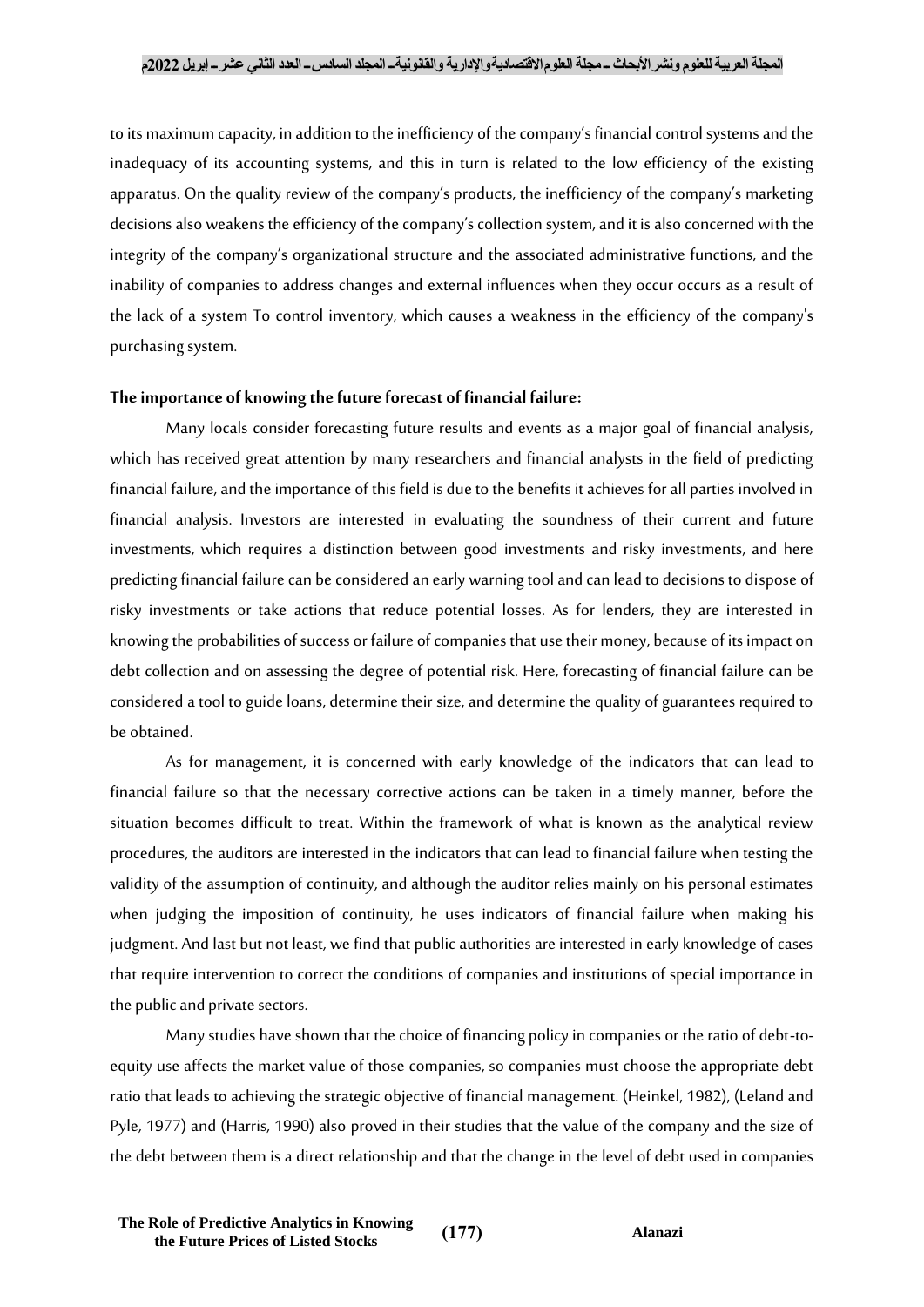## **المجلة العربية للعلوم ونشراألبحاث ــ مجلة العلوماالقتصاديةواإلدارية والقانونيةــ المجلد السادســ العدد الثاني عشرــ إبريل 2022م**

affects the market value of the company through the information it transmits. The change in the capital structure about the future outlook of the economy. As is the case in the study of (masulis, 1983), (Cornett and Travlos, 1989) and (Copeland and Lee, 1991), where they found that the announcement of reducing the number of common shares and replacing it with a long-term loan positively affected the market value of public shareholding companies.

The investor in general, and the investor in the financial market in particular, always tries to predict the future prices of stocks and the investment tools in which he put his money in order to be able to make the investment decision that he deems right, either by selling when he feels that it is time to obtain profits from the tool that he had previously purchased, and when His feeling that the market is heading for more losses, so he is forced to get rid of what he owns to get the least possible losses, or to buy when he feels that he will make gains in the future. Investors differ in terms of the way they rely on analyzing and evaluating their conditions, but they can be classified into two main directions of analysis: one is based on fundamental analysis, which is based on analyzing assets and financial statements of companies, and the other is based on technical analysis or the so-called graphic analysis. The stream of technical analysis relies heavily on charts used to represent the behavior of an asset and to help investors make their decisions.

#### **Analytical models to predict the future failure of institutions:**

Many researchers stressed the need to find models that help distinguish between failed institutions and successful ones through a set of characteristics and advantages, namely:

Beaver Model: This model is based on the use and selection of distinct financial performance ratios known as quantitative ratios, and this model is characterized by predictive power that makes it able to predict future failure five years before it occurs. Working money to total assets: the current ratio and the quick ratio.

Altman Model: This model shows the real ratio analysis, that is, the effect of financial ratios is subject to the role and opinion of the financial analyst.

Kedah Model: This model is based on five independent variables of financial ratios.

Sherrod's model: It is characterized by its use as a tool for assessing credit risk when granting bank loans in the bank.

# **Results and Hypothesis Testing.**

For the purposes of statistical analysis, the SPSS program was used, with a significance level of 0.05.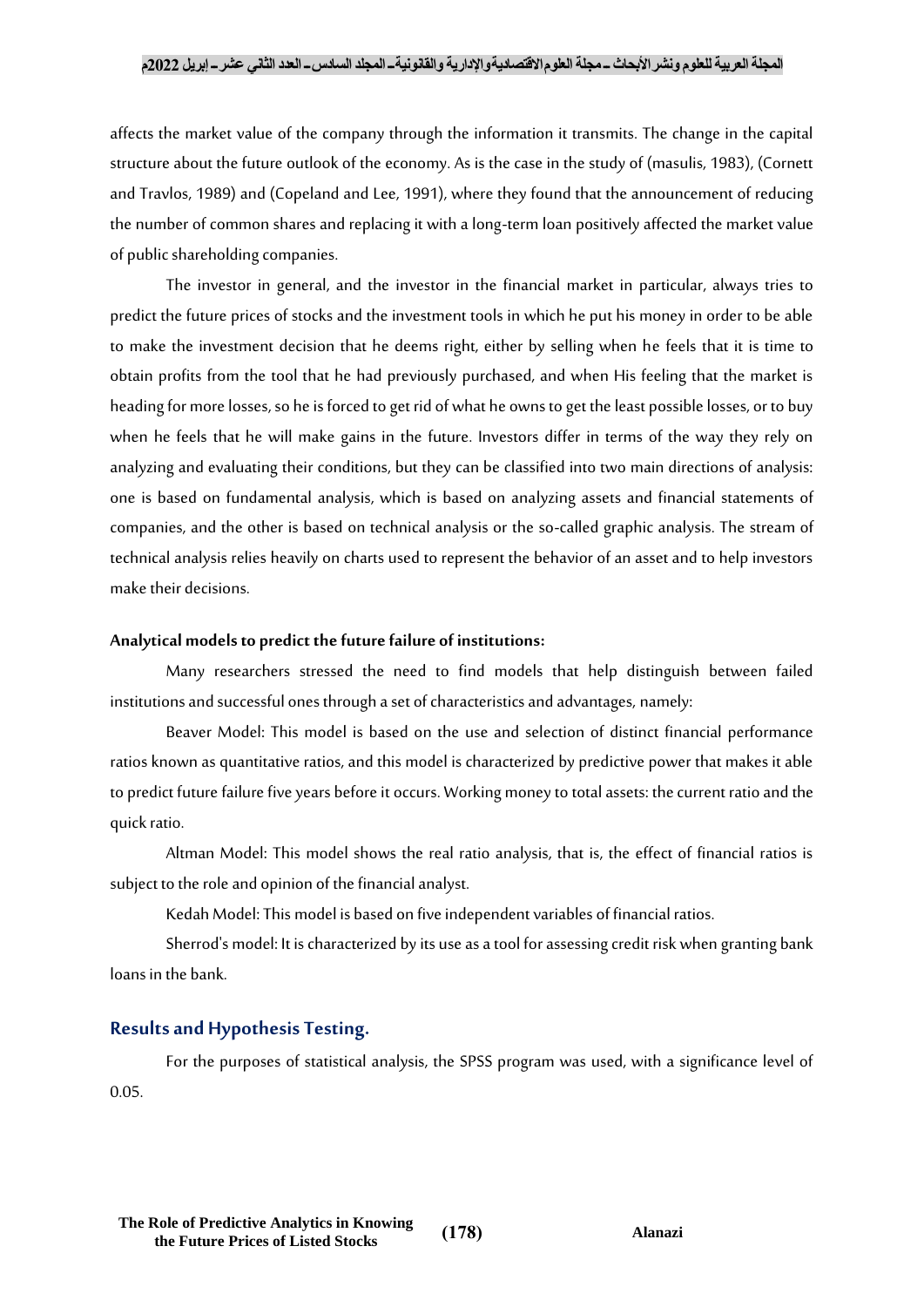## **Descriptive Statistics:**

Before conducting the tests, the researcher made descriptive statistics for variables such as (arithmetic mean - median - standard deviation) in order to know the characteristics of the data, and the results were as shown in the following table:

| <b>Variables</b>           | <b>Mean</b> | Median | standard deviation |
|----------------------------|-------------|--------|--------------------|
| capital structure          | 0.302       | 0.287  | 0.158              |
| <b>Distribution Policy</b> | 0.542       | 0.592  | 0.400              |
| Profit margin              | 0.093       | 0.092  | 0.132              |
| Liquidity                  | 4.182       | 2.050  | 8.016              |

## **Testing The Extent to Which the Variables Are Normally Distributed:**

For the purposes of testing that the data related to the variables follow a normal distribution, the Kolmogorov-Smirnov Test was used at a significance level of 0.05 for the (independent and dependent) variables, which is based on the following hypothesis:

Ho: The distribution is normal

H1: The distribution is abnormal.

We accept the null hypothesis (Ho) that the distribution is normal if the P-value is greater than 0.05.

#### **The Analysis' Results:**

The (z) value of all variables was greater than 2.00 and the (p-value) less than 0.05 and equal to zero except for one variable, which is the capital structure, so we reject the null hypothesis and accept the alternative hypothesis [H1], that the distribution is not normal, so a transformation must be made Transformation of data related to variables, using the natural logarithm (LN).

## **The Result of the Analysis.**

The value of (z) was low for some variables, and the value of (p-value) was greater than 0.05 for the same variables. Thus, we accept the null hypothesis and reject the alternative hypothesis [H1], meaning that the data became a normal distribution (Log-Normal Distribution) as it approached the normal distribution, Thus, the data was relied upon after the conversion for the purposes of conducting analysis and discussing the results.

#### **Testing for A Normal Distribution Using a Histogram:**

Also, this can be observed through the histogram for each of the variables, as shown in the study.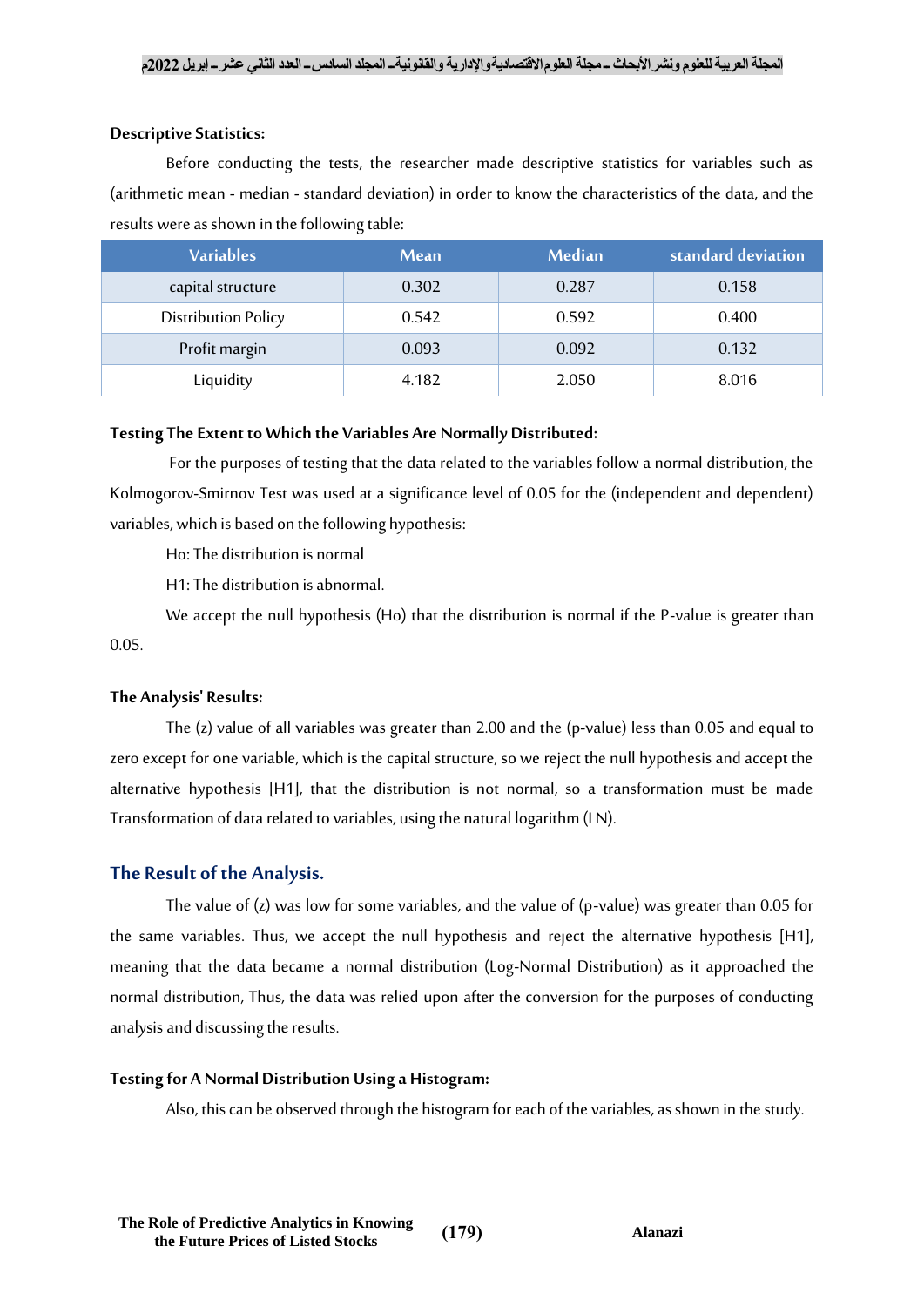### **Multicollinearity Test:**

The case of Multicollinearity was tested between the independent variables to find out the degree of correlation between them, and it was found that there is a correlation between the independent variables. To make sure that the results of the multiple regression of these variables are not affected by this correlation, another test was conducted, which is the VIF (Variance Inflation Factor), where it was found that the value of VIF is less than 10 and this indicates that there is no problem with Collinearity. Therefore, the results of the regression model are not due to the existence of an overlapping correlation between the independent variables. The test was used in the study (Myers, 1990) and the study of (Belsely & Welsch, 1980).

## **Multiple Regression Test:**

After the researcher confirmed the validity of the data for regression by performing the necessary tests (aforementioned), he performed a multiple regression test between the independent variables and the dependent variable. Depending on the results, the explanatory ratio of the model as a whole was (R2 21.5%), that is, the independent variables explain an amount of 21.5% of the dependent variable, while the adjusted R2 was 19.9%, and the ANOVA table indicates that the value = 13.239 and that the p-value)  $= 0.00$  which is less than 0.05, i.e.

we accept the alternative hypothesis and reject the null hypothesis.

This indicates the existence of a statistically significant effect of the set of independent variables with the dependent variable.

#### **Stepwise Regression Analysis:**

The researcher entered the variables within the Stepwise regression method, and the results lead to the selection of five variables, on which the results of the sub-hypotheses will be built.

This is shown in the results below and the explanatory ratio of the model is almost the same. (Multiple regression was (R2 21.5%) and gradient regression had (R2 20.8%).

## **Hypothesis testing:**

**The main hypothesis**: Based on the F-test and the value of P = 0.00 less than 0.05, the main null hypothesis was rejected and the alternative hypothesis was accepted that there is a statistically significant effect of the set of independent variables on the value of the company.

**The first sub-hypothesis**: Depending on the T-test value and the P value of 0.000 is less than 0.05, we reject the null hypothesis that there is no statistically significant effect of the capital structure on the value of the company and accept the alternative hypothesis.

The Second sub-hypothesis: Depending on the value of the T-test and the value of P = 0.122 is greater than 0.05, we accept the null hypothesis that there is no statistically significant effect of dividend policies on the value of the company and reject the alternative hypothesis.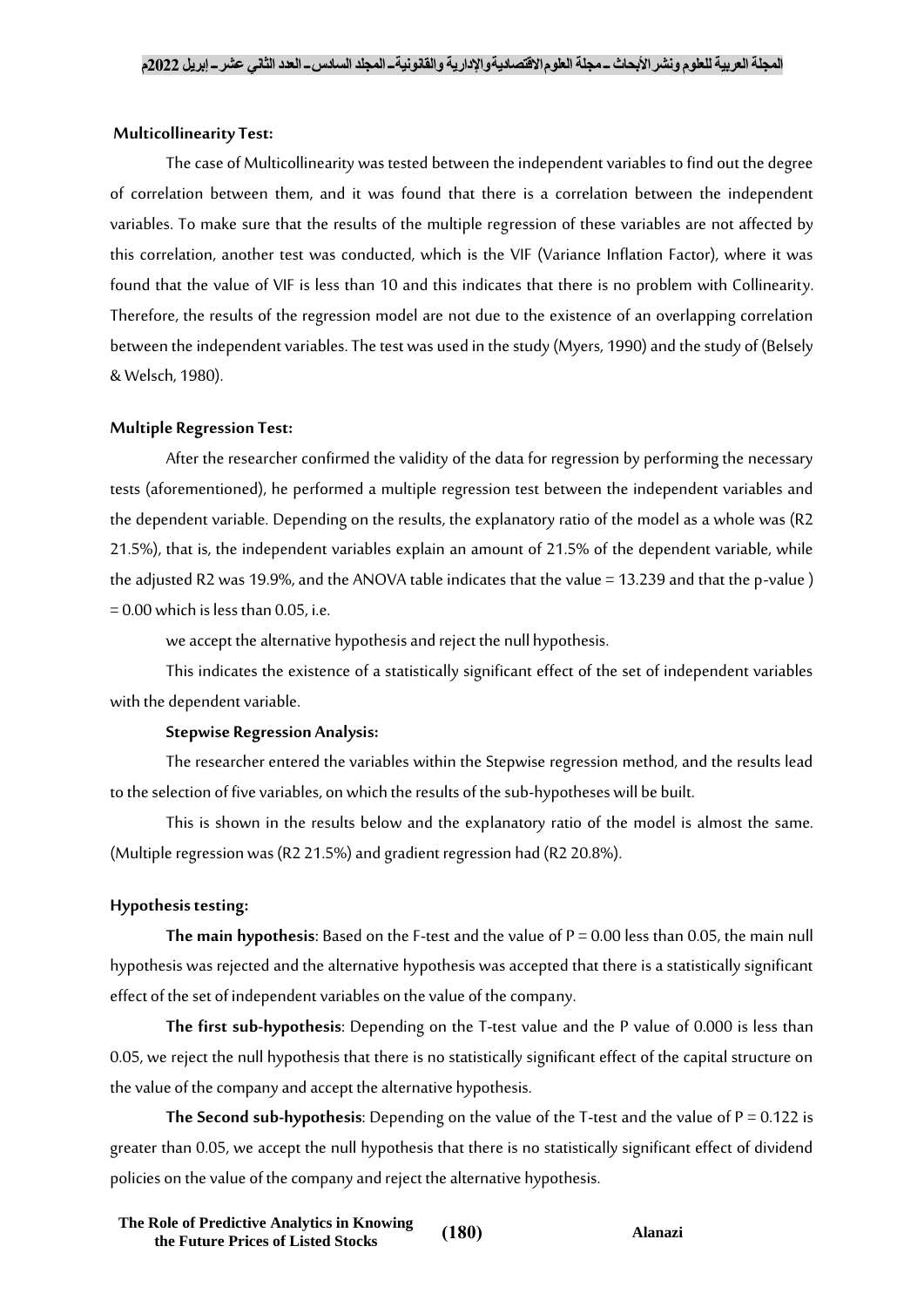**The third sub-hypothesis:** Depending on the value of the T-test and the value of  $P = 0.003$  less than 0.05, we reject the null hypothesis that there is no statistically significant effect of the profit margin in companies on the value of the company and we accept the alternative hypothesis.

**Fourth sub-hypothesis**: Depending on the value of the T-test and the value of P = 0.001 less than 0.05, we reject the null hypothesis that there is no statistically significant effect of liquidity in companies on the value of the company and accept the alternative hypothesis.

**Fifth sub-hypothesis:** Depending on the value of the T-test and the value of  $P = 0.008$  less than 0.05, we reject the null hypothesis that there is no statistically significant effect of the turnover rate of working capital in companies on the value of the company and accept the alternative hypothesis.

# **Results.**

- 1- The financial ratios derived from the income and financial position statements play an effective role in distinguishing between successful companies and failed companies.
- 2- The proposed model based on the financial ratios derived from the income and financial position statements was able to reclassify the sample of companies used in its design within the groups (successful companies) and (failed companies).
- 3- The proposed model based on the financial ratios derived from the income and position statements was able to predict financial failure in the sample of companies used in testing it within the groups (successful companies) and (failed companies).
- 4- With regard to the relationship between the dependent variable and the independent variable, there is a statistically significant effect on the dependent variable. In other words, an increase in the debt ratio leads to an increase in the value of the company.
- 5- With regard to the relationship between the dependent variable and the independent variable, the policy of distributions has indicated that there is no statistically significant effect on the dependent variable.
- 6- With regard to the relationship between the dependent variable and the independent variable, the profit margin has indicated that there is a statistically significant effect on the dependent variable.
- 7- With regard to the relationship between the dependent variable and the independent variable liquidity, it indicated the existence of a statistically significant effect on the dependent variable.
- 8- With regard to the relationship between the dependent variable and the independent variable, the working capital turnover rate has indicated a statistically significant effect on the dependent variable.

## **Recommendations.**

1- Activating the use of debt by companies that use a low debt ratio through profitability, as the more profitable companies can use more debt and thus reduce the risk of debt.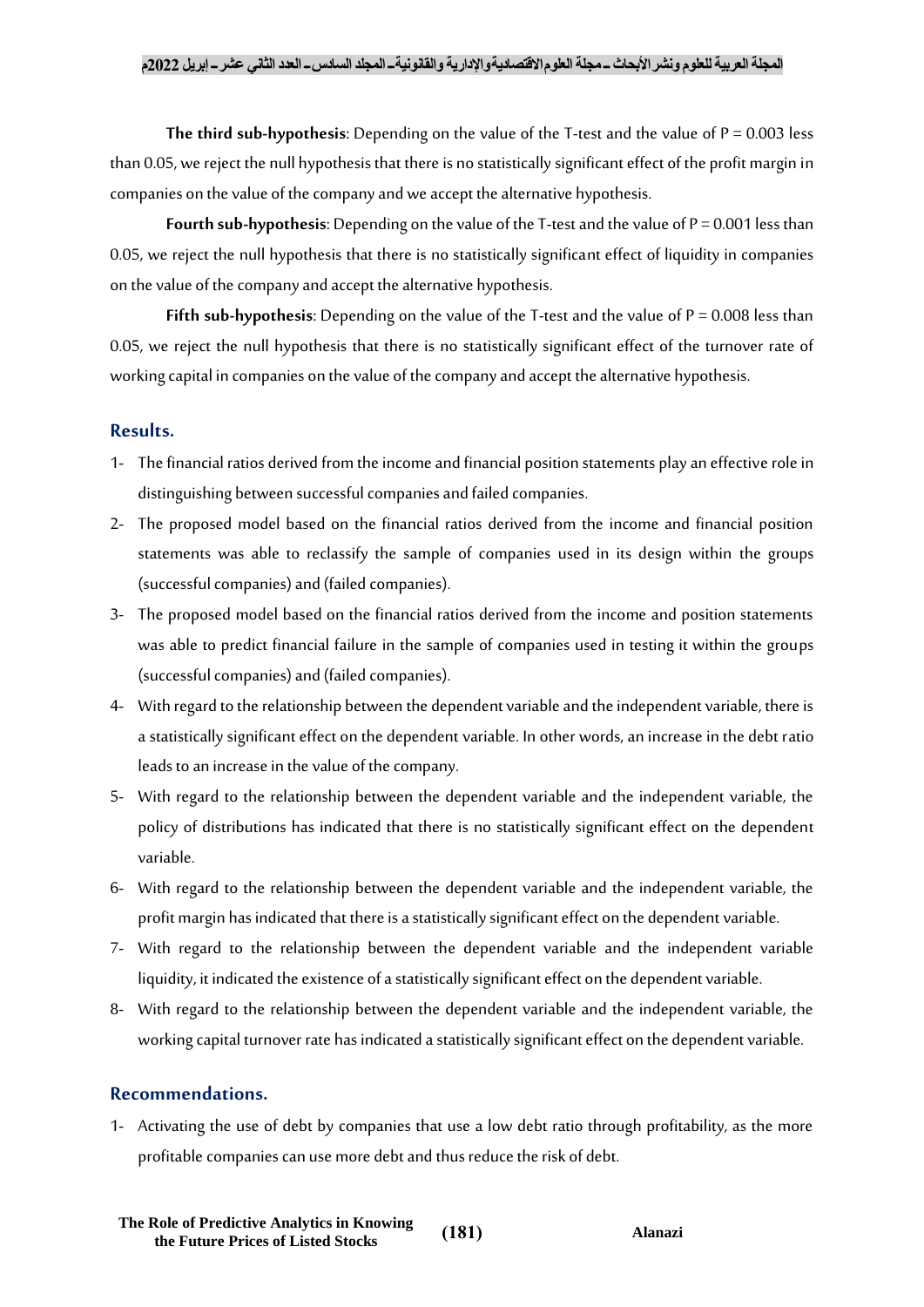- 2- The impact on the distributions policy so that it is related to the degree of greater benefit from the funds between distribution and retention, as the higher dividends on the returns of alternative investment opportunities than investing in companies leads to an increase in the value of the company.
- 3- Increasing profitability rates by increasing efficiency by reducing costs and increasing sales, which is reflected in the value of the company.
- 4- Companies focus on maintaining a variable level of liquidity that suits
- 5- The company's need from time to time, while maintaining the minimum level all the time, in order to protect the company from potential risks and thus increase the value of the company.

# **References**

- 1. Abbas, Ali, "Financial Management in Business Organizations", Al-Raed Scientific Library House, Amman, 2002
- 2. Al Adam, Yohanna Abd, and Al-Rizk, Salih, "Management Accounting and Contemporary Administrative Policies, Dar Al-Hamid for Publishing and Distribution, Amman, 1999.
- 3. Al Shabib, Duraid Kamel, "Introduction to Contemporary Financial Management", Dar Al Masirah, Amman. 2007.
- 4. Al-Hinnawi, Mohamed Saleh, Financial Management and Finance, Alexandria: University House, 2000.
- 5. Al-Rawi, Khaled Waheeb and Saadeh, Yousef, "The Financial Analysis of Financial Statements and Accounting Disclosure", Dar Al Masirah, Amman, 2000.
- 6. Ansoff Denning, Basil W. // Library Journal; 3/15/1989, Vol. 114 Issue 5, p38. Reviews the book 'The New Corporate Strategy,' by H. Igor.
- 7. Brigham Eugene, Ehrhardf, Financial Management Theory and Practice, edition, south-western 2002.
- 8. Copeland, T.E., Lee, W.H (1991)," Exchange offers and stock swaps- new evidence". Financial Management, Vol.20 pp. 34-48.
- 9. Cornett, M.M. Travlos (1989), " Information effects associated with debt- for- equity- for-debtexchange offers," Journal of finance, Vol. 44 No.22, pp. 451-68.
- 10. Deloof Marc, Does, Working Capital Management Affect Profitability of Belgian Firms, Journal of Business Finance & Accounting, April/May 2003. 13. Dongsae Cho "The Journal of Risk and Insurance", Vol. 55, No. 1 (Mar., 1988), p. 118-131
- 11. Eldomiaty, Tarek Ibrahim and Choi, Chong Ju, Banks' Orientation and Performance in Stakeholders-Shareholders Business Systems (January 2003).
- 12. Eldomiaty, tarek, determinants of Financial Signaling and Systematic risk in a Transitional Economy: Evidence from Egypt, November 2003